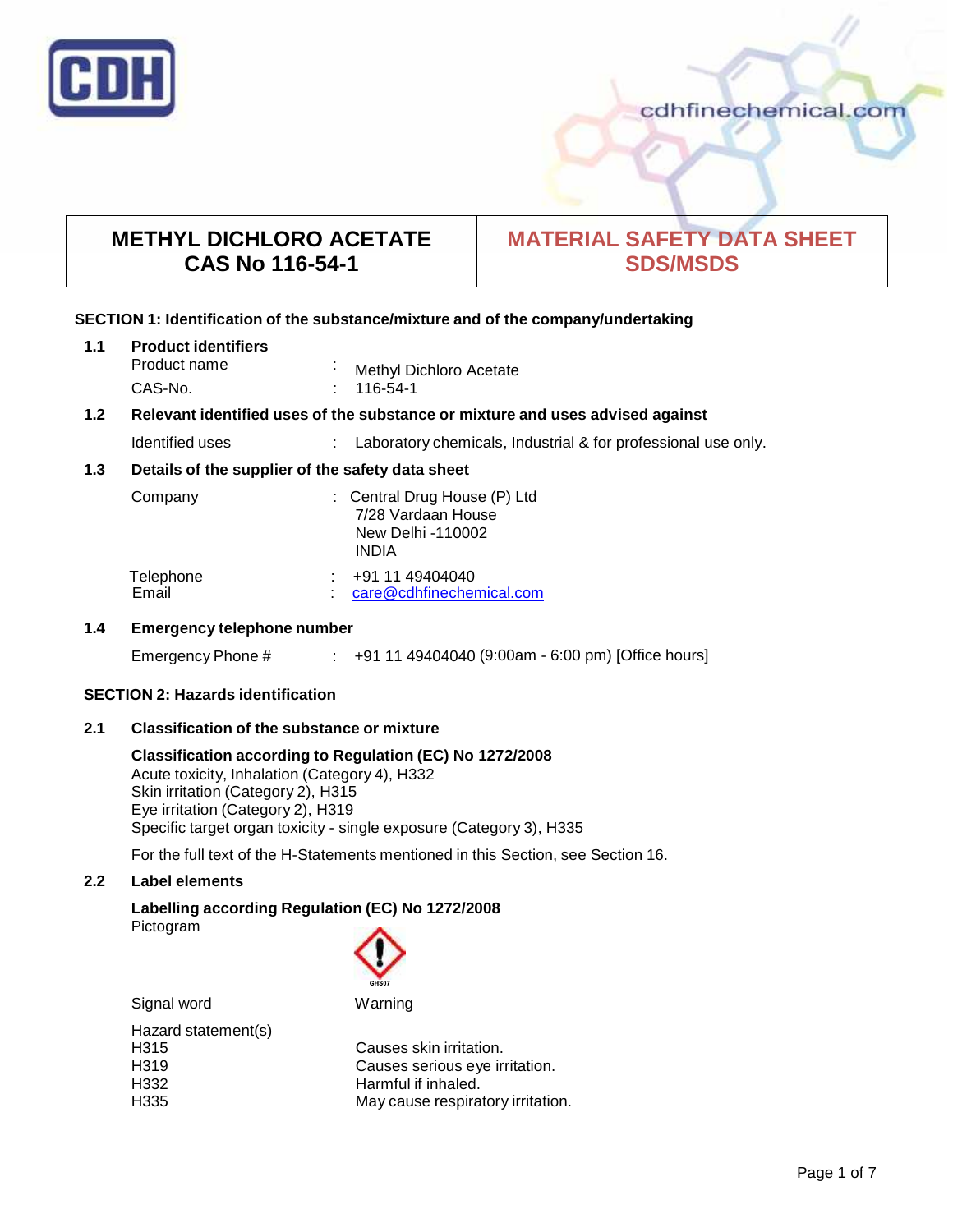Precautionary statement(s) P261 <br>
P305 + P351 + P338 **Avoid breathing dust/ fume/ gas/ mist/ vapours/ spray.**<br>
IF IN EYES: Rinse cautiously with water for several mi IF IN EYES: Rinse cautiously with water for several minutes. Remove contact lenses, if present and easy to do. Continue rinsing. Supplemental Hazard **Statements** none

#### **2.3 Other hazards**

This substance/mixture contains no components considered to be either persistent, bioaccumulative and toxic (PBT), or very persistent and very bioaccumulative (vPvB) at levels of 0.1% or higher.<br>Lachrymator.

#### **SECTION 3: Composition/information on ingredients**

#### **3.1 Substances**

| Formula          | : $C_3H_4Cl_2O_2$ |
|------------------|-------------------|
| Molecular weight | : $142.97$ g/mol  |
| CAS-No.          | $: 116-54-1$      |
| EC-No.           | $: 204 - 146 - 8$ |

| Hazardous ingredients according to Regulation (EC) No 1272/2008 |                       |               |  |
|-----------------------------------------------------------------|-----------------------|---------------|--|
| Component                                                       | <b>Classification</b> | Concentration |  |
|                                                                 |                       |               |  |

#### **Methyl dichloroacetate**

| CAS-No. | 116-54-1  | Acute Tox. 4; Skin Irrit. 2; Eye $\le$ = 100 % |  |
|---------|-----------|------------------------------------------------|--|
| EC-No.  | 204-146-8 | Irrit. 2; STOT SE 3; H332,                     |  |
|         |           | H315. H319. H335                               |  |

For the full text of the H-Statements mentioned in this Section, see Section 16.

#### **SECTION 4: First aid measures**

# **4.1 Description of first aid measures**

#### **General advice**

Consult a physician. Show this safety data sheet to the doctor in attendance.

#### **If inhaled**

If breathed in, move person into fresh air. If not breathing, give artificial respiration. Consult a physician.

#### **In case of skin contact**

Wash off with soap and plenty of water. Consult a physician.

# **In case of eye contact**

Rinse thoroughly with plenty of water for at least 15 minutes and consult a physician.

#### **If swallowed**

Do NOT induce vomiting. Never give anything by mouth to an unconscious person. Rinse mouth with water. Consult a physician.

### **4.2 Most important symptoms and effects, both acute and delayed**

The most important known symptoms and effects are described in the labelling (see section 2.2) and/or in section 11

**4.3 Indication of any immediate medical attention and special treatment needed** No data available

#### **SECTION 5: Firefighting measures**

**5.1 Extinguishing media**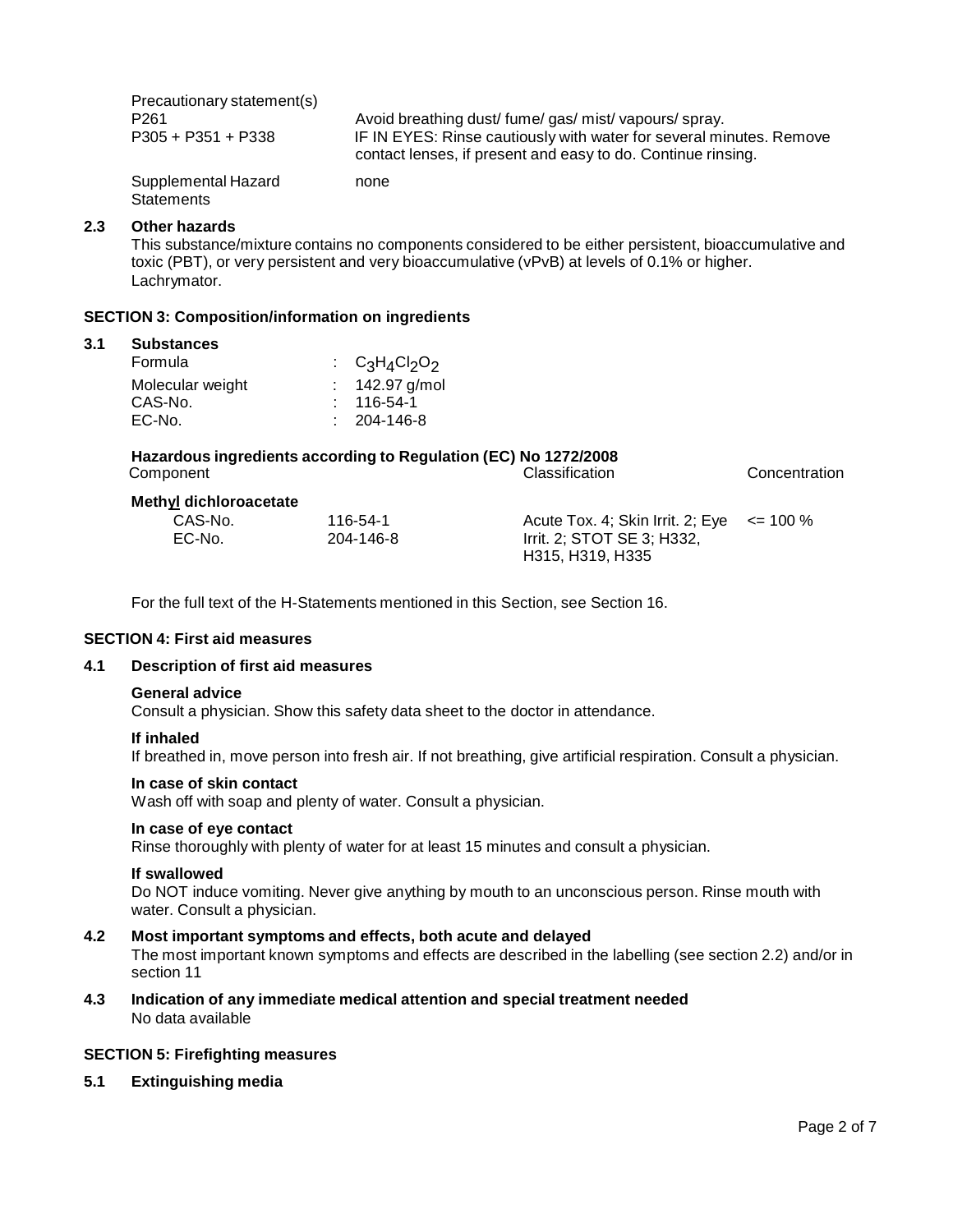# **Suitable extinguishing media**

For small (incipient) fires, use media such as "alcohol" foam, dry chemica of water applied ineffective. Cool all affected containers with flooding

- **5.2 Special hazards arising from the substance ormixture** Carbon oxides, Hydrogen chloride gas
- **5.3 Advice for firefighters**

Wear self-contained breathing apparatus for firefighting if necessary.

**5.4 Further information** Use water spray to cool unopened containers.

#### **SECTION 6: Accidental release measures**

#### **6.1 Personal precautions, protective equipment and emergency procedures**

Use personal protective equipment. Avoid breathing vapours, mist or gas. Ensure adequate ventilation. Remove all sources of ignition. Evacuate personnel to safe areas. Beware of vapours accumulating to form explosive concentrations. Vapours can accumulate in low areas. For personal protection see section 8.

# **6.2 Environmental precautions**

Prevent further leakage or spillage if safe to do so. Do not let product enter drains.

**6.3 Methods and materials for containment and cleaning up**

Contain spillage, and then collect with an electrically protected vacuum cleaner or by wet-brushing and place in container for disposal according to local regulations (see section 13). Keep in suitable, closed containers for disposal.

**6.4 Reference to other sections**

For disposal see section 13.

#### **SECTION 7: Handling and storage**

#### **7.1 Precautions for safe handling**

Avoid contact with skin and eyes. Avoid inhalation of vapour or mist. Keep away from sources of ignition - No smoking.Take measures to prevent the build up of electrostatic charge.

For precautions see section 2.2.

# **7.2 Conditions for safe storage, including any incompatibilities**

Store in cool place. Keep container tightly closed in a dry and well-ventilated place. Containers which are opened must be carefully resealed and kept upright to prevent leakage. Storage class (TRGS 510): Combustible liquids not in Storage Class 3

#### **7.3 Specific end use(s)**

Apart from the uses mentioned in section 1.2 no other specific uses are stipulated

#### **SECTION 8: Exposure controls/personal protection**

#### **8.1 Control parameters**

**8.2 Exposure controls**

#### **Appropriate engineering controls**

Handle in accordance with good industrial hygiene and safety practice. Wash hands before breaks and at the end of workday.

# **Personal protective equipment**

#### **Eye/face protection**

Face shield and safety glasses Use equipment for eye protection tested and approved under appropriate government standards such as NIOSH (US) or EN 166(EU).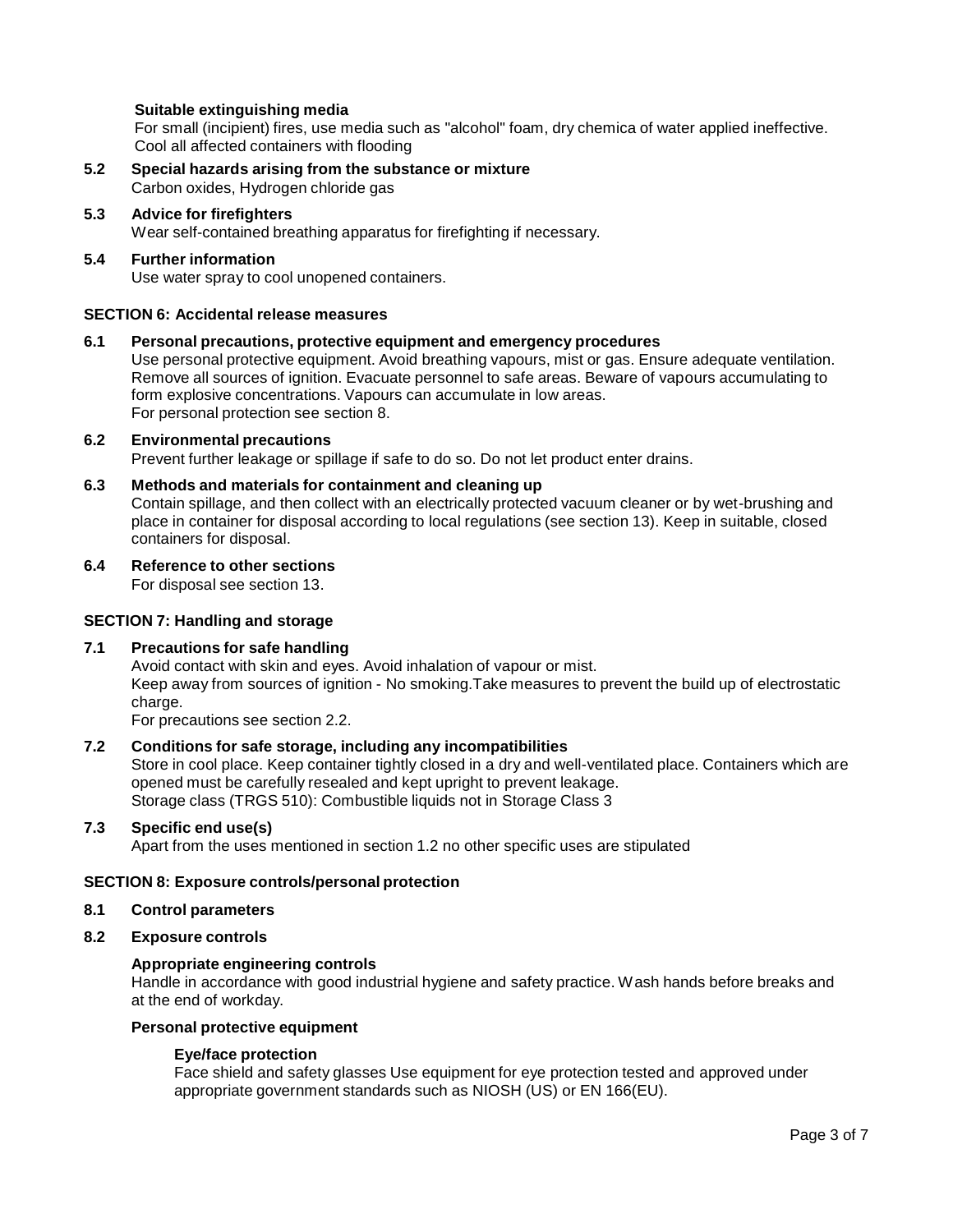# **Skin protection**

Handle with gloves. Gloves must be inspected prior to use. Use proper glove removal technique (without touching glove's outer surface) to avoid skin contact with this product. Dispose of contaminated gloves after use in accordance with applicable laws and good laboratory practices. Wash and dry hands

#### **Body Protection**

Complete suit protecting against chemicals, The type of protective equipment must be selected according to the concentration and amount of the dangerous substance at the specific workplace.

#### **Respiratory protection**

Where risk assessment shows air-purifying respirators are appropriate use (US) or type ABEK (EN 14387) respirator cartridges as a backup to enginee protection, use a full-face supplied air respirator. Use respirators and components tested and approved under appropriate government standards such as NIOSH (US) or CEN (EU).

#### **Control of environmental exposure**

Prevent further leakage or spillage if safe to do so. Do not let product enter drains.

#### **SECTION 9: Physical and chemical properties**

#### **9.1 Information on basic physical and chemical properties**

| a)       | Appearance                                         | Form: clear, liquid<br>Colour: light yellow |
|----------|----------------------------------------------------|---------------------------------------------|
| b)       | Odour                                              | No data available                           |
| c)       | <b>Odour Threshold</b>                             | No data available                           |
| d)       | pH                                                 | No data available                           |
| e)       | Melting point/freezing<br>point                    | Melting point/range: -52 °C - lit.          |
| f)       | Initial boiling point and<br>boiling range         | 143 °C - lit.                               |
| g)       | Flash point                                        | 64 °C - closed cup                          |
| h)       | Evaporation rate                                   | No data available                           |
| i)       | Flammability (solid, gas)                          | No data available                           |
| j)       | Upper/lower<br>flammability or<br>explosive limits | No data available                           |
| k)       | Vapour pressure                                    | No data available                           |
| I)       | Vapour density                                     | No data available                           |
| m)       | Relative density                                   | 1.381 g/mL at 25 °C                         |
| n)       | Water solubility                                   | No data available                           |
| $\circ)$ | Partition coefficient: n-<br>octanol/water         | No data available                           |
| p)       | Auto-ignition<br>temperature                       | No data available                           |
| q)       | Decomposition<br>temperature                       | No data available                           |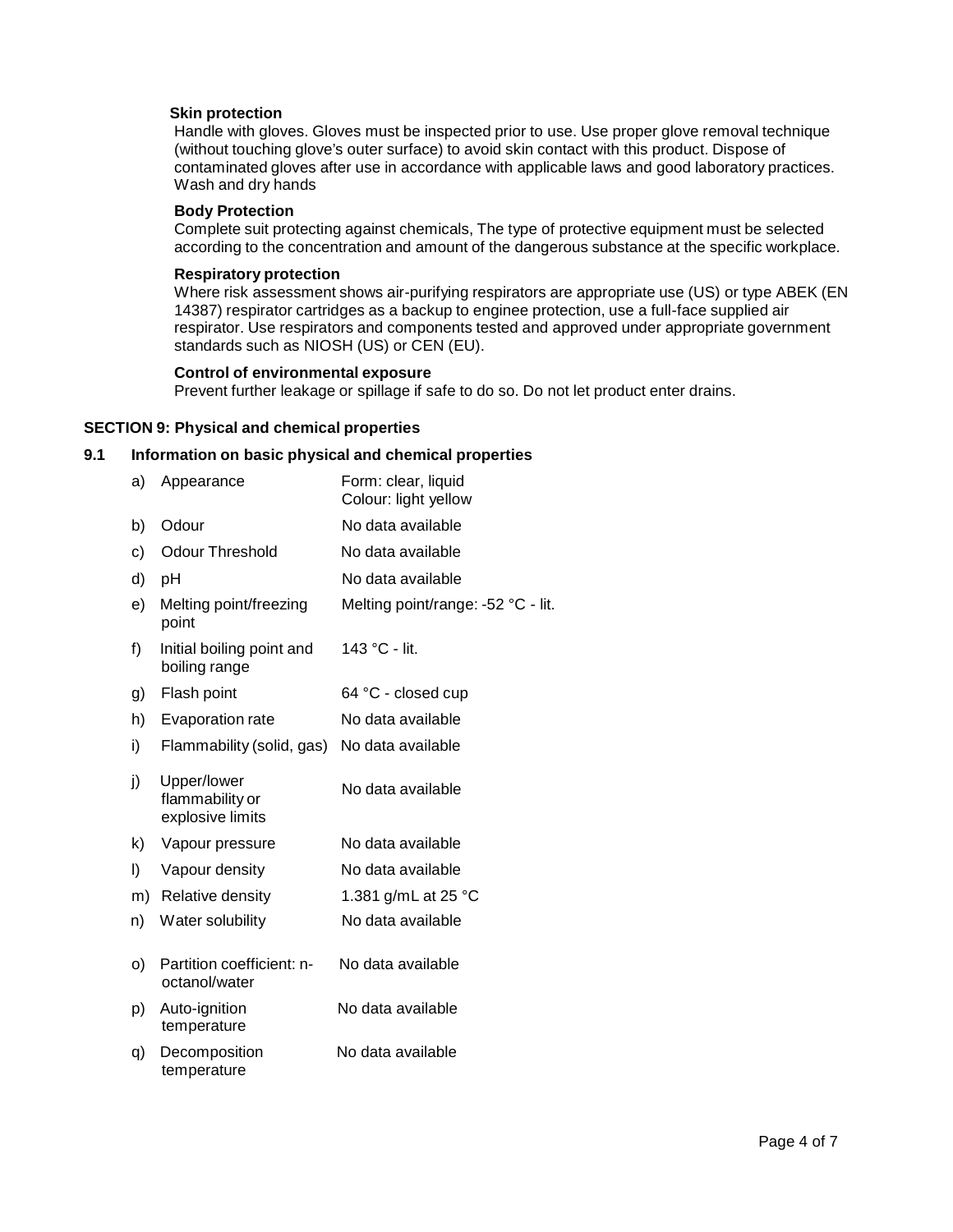- r) Viscosity No data available
- s) Explosive properties No data available
- t) Oxidizing properties No data available

#### **9.2 Other safety information** No data available

# **SECTION 10: Stability and reactivity**

# **10.1 Reactivity**

No data available

- **10.2 Chemical stability** Stable under recommended storage conditions.
- **10.3 Possibility of hazardous reactions** No data available
- **10.4 Conditions to avoid** Heat, flames and sparks.
- **10.5 Incompatible materials** acids, Bases, Oxidizing agents, Reducing agents
- **10.6 Hazardous decomposition products** Hazardous decomposition products formed under fire conditions. - Carbon oxides, Hydrogen chloride gas Other decomposition products - No data available In the event of fire: see section 5

# **SECTION 11: Toxicological information**

#### **11.1 Information on toxicological effects**

# **Acute toxicity**

No data availableMethyl dichloroacetate

#### **Skin corrosion/irritation** No data available(Methyl dichloroacetate)

**Serious eye damage/eye irritation** No data available(Methyl dichloroacetate)

#### **Respiratory orskin sensitisation**

No data available(Methyl dichloroacetate)

# **Germ cell mutagenicity**

No data available(Methyl dichloroacetate)

# **Carcinogenicity**

IARC: No component of this product present at levels greater than or equal to 0.1% is identified as probable, possible or confirmed human carcinogen by IARC.

#### **Reproductive toxicity**

No data available(Methyl dichloroacetate)

# **Specific target organ toxicity - single exposure**

Inhalation - May cause respiratory irritation.(Methyl dichloroacetate)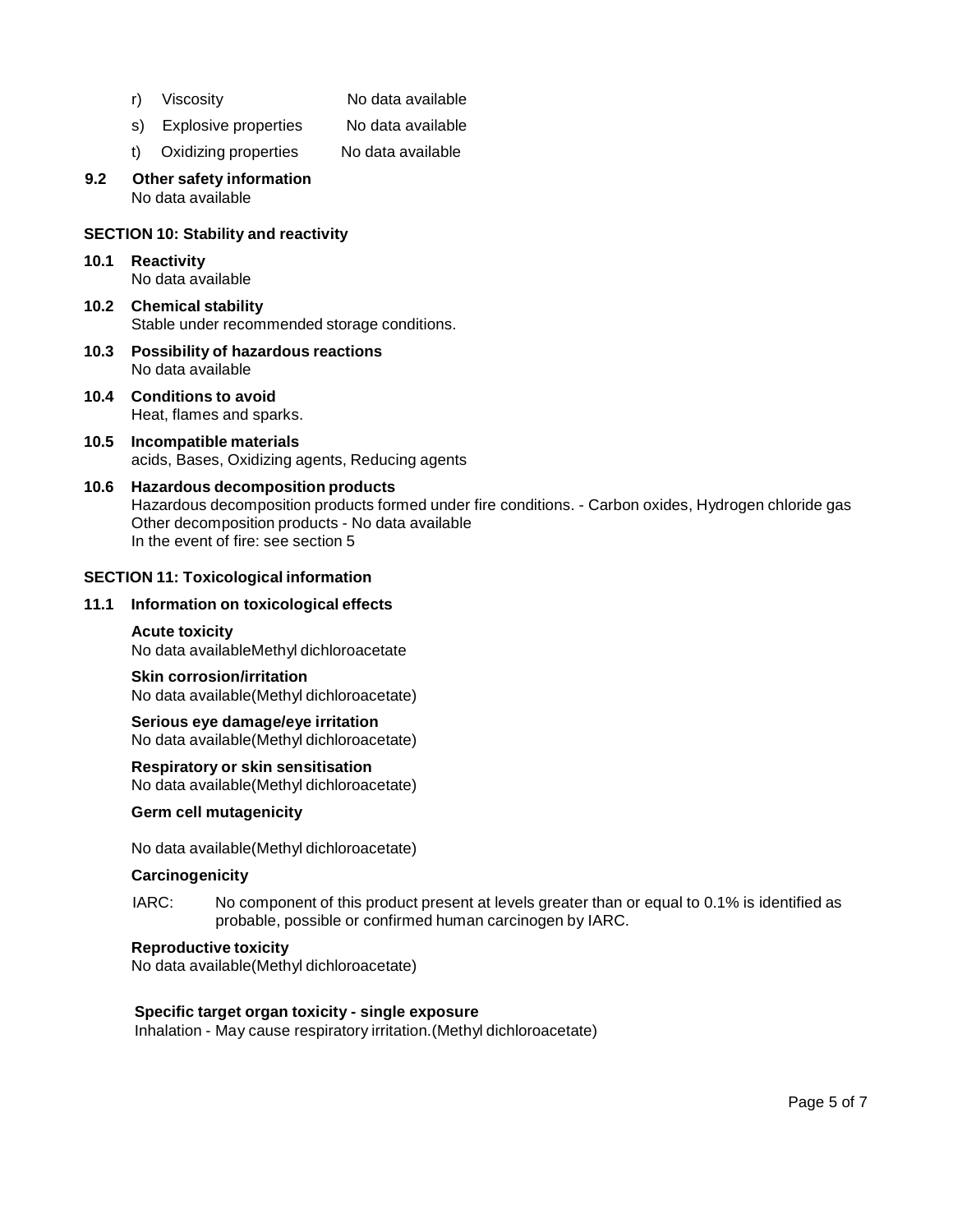## **Specific target organ toxicity - repeated exposure**

No data available

#### **Aspiration hazard**

No data available(Methyl dichloroacetate)

# **Additional Information**

RTECS: AG6625000

Material is extremely destructive to tissue of the mucous membranes and upper respiratory tract, eyes, and skin., Cough, Shortness of breath, Headache, Nausea(Methyl dichloroacetate)

#### **SECTION 12: Ecological information**

- **12.1 Toxicity** No data available
- **12.2 Persistence and degradability** No data available
- **12.3 Bioaccumulative potential** No data available
- **12.4 Mobility in soil** No data available(Methyl dichloroacetate)

#### **12.5 Results of PBT and vPvB assessment**

This substance/mixture contains no components considered to be either persistent, bioaccumulative and toxic (PBT), or very persistent and very bioaccumulative (vPvB) at levels of 0.1% or higher.

#### **12.6 Other adverse effects**

No data available

# **SECTION 13: Disposal considerations**

#### **13.1 Waste treatment methods**

#### **Product**

This combustible material may be burned in a chemical incinerator equipped with an afterburner and scrubber. Offer surplus and non-recyclable solutions to a licensed disposal company. Contact a licensed professional waste disposal service to dispose of this material.

## **Contaminated packaging**

Dispose of as unused product.

### **SECTION 14: Transport information**

|                |                        | IMDG: 2299                                                                                                                             | IATA: 2299                                                |
|----------------|------------------------|----------------------------------------------------------------------------------------------------------------------------------------|-----------------------------------------------------------|
| IMDG:<br>IATA: | Methyl dichloroacetate |                                                                                                                                        |                                                           |
|                |                        | IMDG: 6.1                                                                                                                              | <b>IATA: 6.1</b>                                          |
|                |                        | IMDG: III                                                                                                                              | IATA: III                                                 |
|                |                        | UN number<br>ADR/RID: 2299<br>UN proper shipping name<br>Transport hazard class(es)<br>ADR/RID: 6.1<br>Packaging group<br>ADR/RID: III | ADR/RID: METHYL DICHLOROACETATE<br>METHYL DICHLOROACETATE |